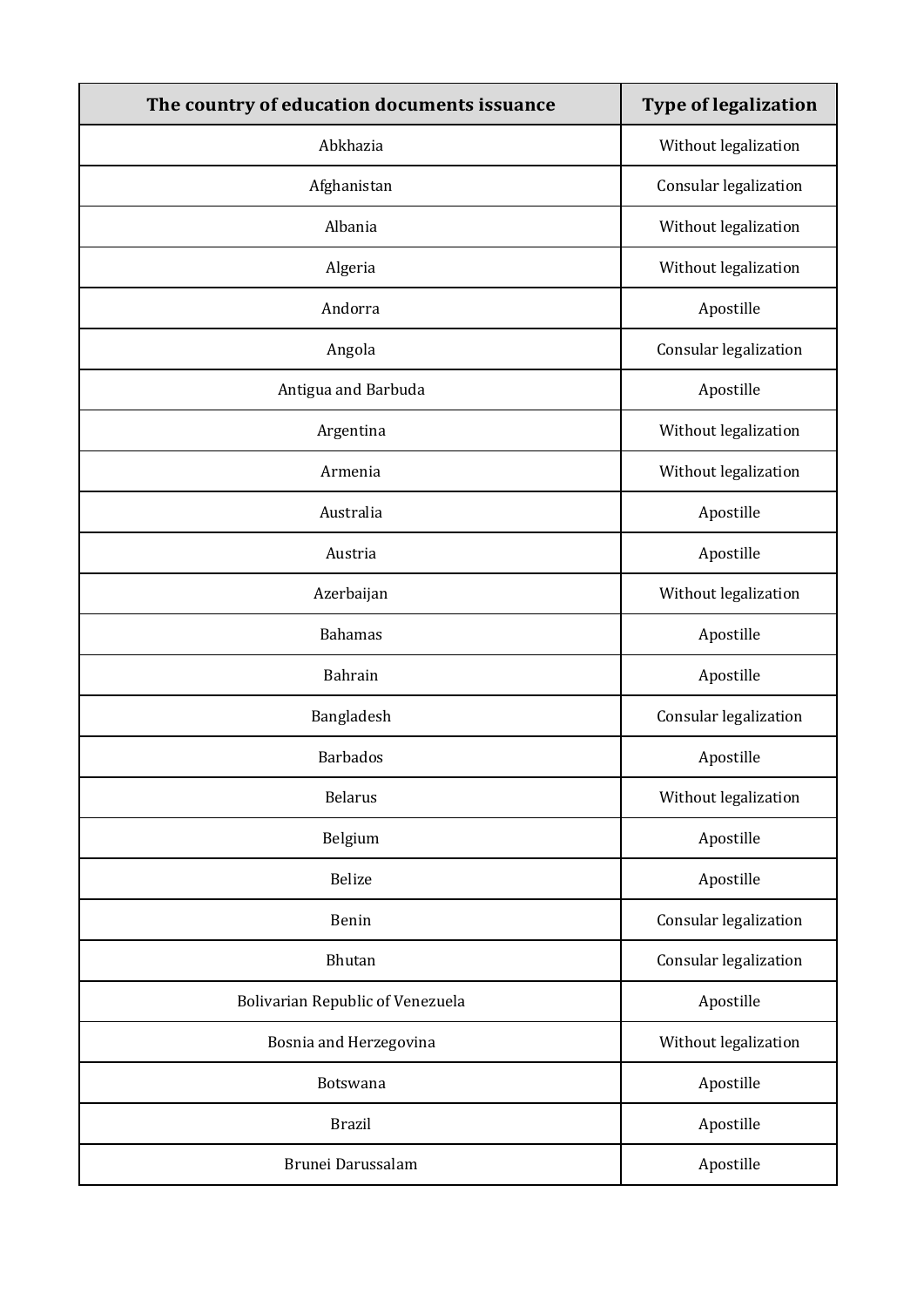| Bulgaria                                   | Without legalization  |
|--------------------------------------------|-----------------------|
| <b>Burkina Faso</b>                        | Consular legalization |
| Burundi                                    | Apostille             |
| Cambodia                                   | Consular legalization |
| Cameroon                                   | Consular legalization |
| Canada                                     | Consular legalization |
| Cape Verde                                 | Apostille             |
| Central African Republic                   | Consular legalization |
| China                                      | Consular legalization |
| China, Hongkong                            | Apostille             |
| China, Macao                               | Apostille             |
| Colombia                                   | Apostille             |
| Comoros                                    | Consular legalization |
| Co-operative Republic of Guyana            | Consular legalization |
| Costa Rica                                 | Apostille             |
| Cote d'Ivoire                              | Consular legalization |
| Croatia                                    | Without legalization  |
| Cyprus                                     | Without legalization  |
| Czech                                      | Without legalization  |
| Democratic People's Republic of Korea      | Without legalization  |
| Democratic Republic of Timor-Leste         | Consular legalization |
| Democratic Socialist Republic of Sri Lanka | Consular legalization |
| Denmark                                    | Apostille             |
| Djibouti                                   | Consular legalization |
| Dominica                                   | Apostille             |
| Dominican Republic                         | Apostille             |
| Ecuador                                    | Apostille             |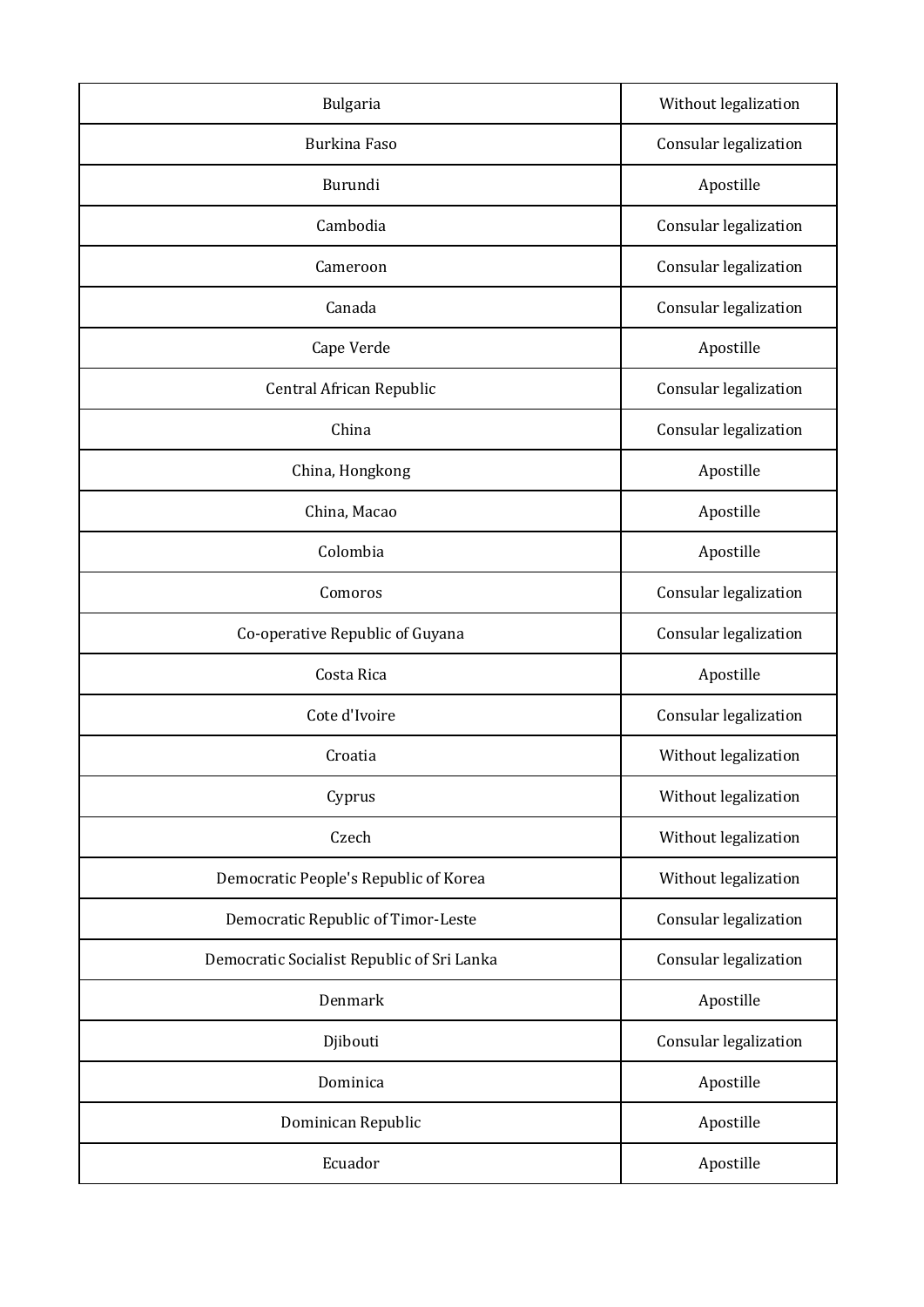| Egypt                                   | Without legalization  |
|-----------------------------------------|-----------------------|
| El Salvador                             | Apostille             |
| Estonia                                 | Without legalization  |
| Federal Democratic Republic of Ethiopia | Consular legalization |
| <b>Federated States of Micronesia</b>   | Consular legalization |
| Fiji                                    | Apostille             |
| Finland                                 | Without legalization  |
| France                                  | Apostille             |
| Gabon                                   | Consular legalization |
| Gambia                                  | Consular legalization |
| Georgia                                 | Without legalization  |
| Germany                                 | Apostille             |
| Ghana                                   | Consular legalization |
| <b>Great Britain</b>                    | Apostille             |
| Greece                                  | Without legalization  |
| Grenada                                 | Apostille             |
| Guatemala                               | Apostille             |
| Guinea                                  | Consular legalization |
| Guinea-Bissau                           | Consular legalization |
| Haiti                                   | Consular legalization |
| Holy See (Vatican City State)           | Consular legalization |
| Honduras                                | Apostille             |
| Hungary                                 | Without legalization  |
| Iceland                                 | Apostille             |
| India                                   | Without legalization  |
| Indonesia                               | Consular legalization |
| Iran                                    | Without legalization  |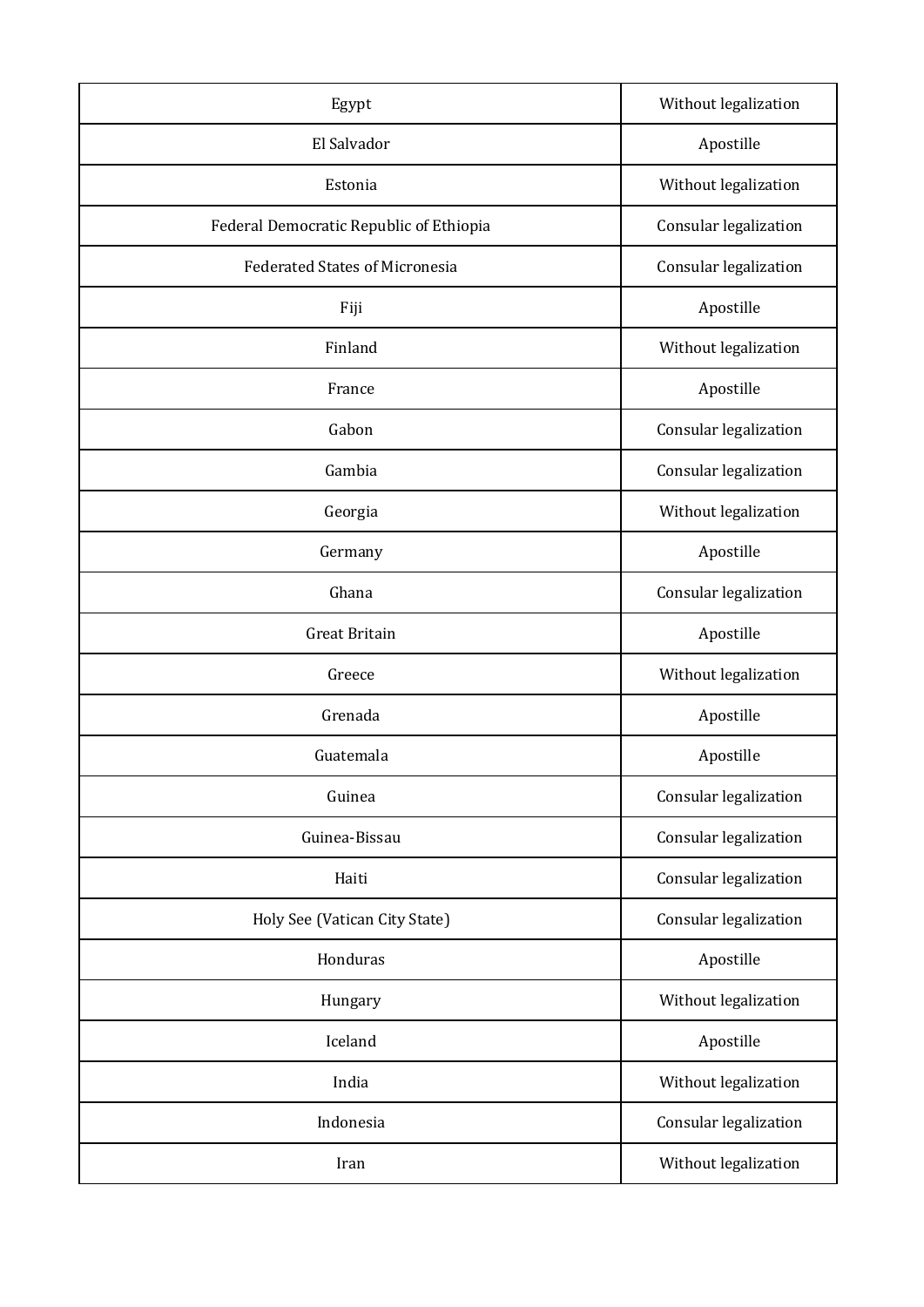| Iraq                                                 | Consular legalization |
|------------------------------------------------------|-----------------------|
| Ireland                                              | Apostille             |
| Israel                                               | Apostille             |
| Italy                                                | Without legalization  |
| Jamaica                                              | Consular legalization |
| Japan                                                | Apostille             |
| Jordan                                               | Consular legalization |
| Kazakhstan                                           | Without legalization  |
| Kenya                                                | Consular legalization |
| Kiribati                                             | Consular legalization |
| Kosovo                                               | Apostille             |
| Kuwait                                               | Consular legalization |
| Kyrgyzstan                                           | Without legalization  |
| Lao People's Democratic Republic                     | Consular legalization |
| Latvia                                               | Without legalization  |
| Lebanon                                              | Consular legalization |
| Lesotho                                              | Apostille             |
| Liberia                                              | Apostille             |
| Libya                                                | Consular legalization |
| Liechtenstein                                        | Apostille             |
| Lithuania                                            | Without legalization  |
| Luxembourg                                           | Apostille             |
| Macedonia, the former Yugoslav Republic of Macedonia | Without legalization  |
| Madagascar                                           | Consular legalization |
| Malawi                                               | Apostille             |
| Malaysia                                             | Consular legalization |
| Maldives                                             | Consular legalization |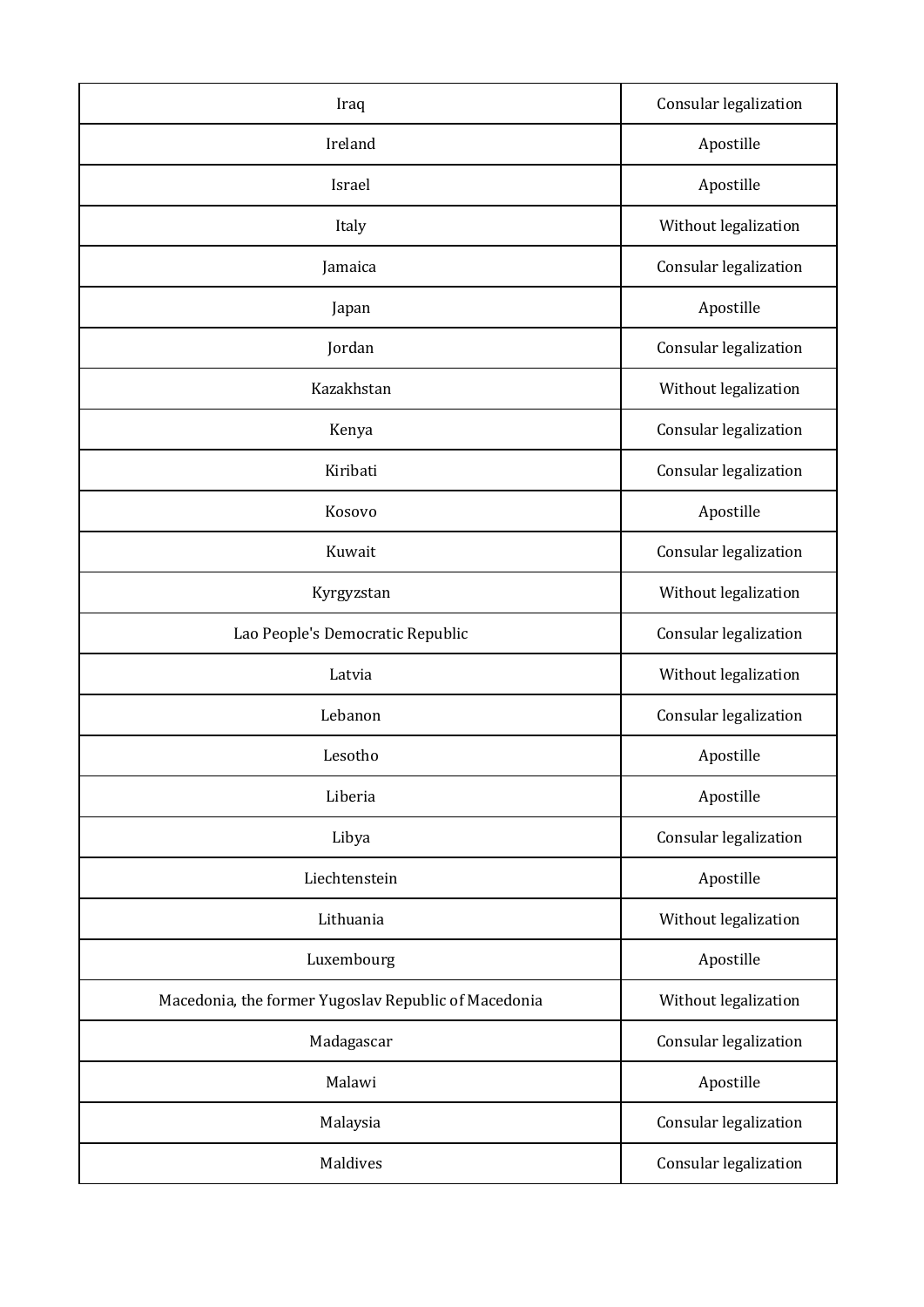| Mali                          | Consular legalization |
|-------------------------------|-----------------------|
| Malta                         | Apostille             |
| Marshall Islands              | Apostille             |
| Mauritania                    | Consular legalization |
| Mauritius                     | Apostille             |
| Mexico                        | Apostille             |
| Monaco                        | Apostille             |
| Mongolia                      | Without legalization  |
| Montenegro                    | Without legalization  |
| Morocco                       | Apostille             |
| Mozambique                    | Consular legalization |
| Myanmar                       | Consular legalization |
| Namibia                       | Apostille             |
| Nauru                         | Consular legalization |
| Nepal                         | Consular legalization |
| Netherlands                   | Apostille             |
| New Zealand                   | Apostille             |
| Nicaragua                     | Apostille             |
| Niger                         | Consular legalization |
| Nigeria                       | Consular legalization |
| Norway                        | Apostille             |
| Oman                          | Apostille             |
| Pakistan                      | Consular legalization |
| Palau                         | Consular legalization |
| Palestine, State of Palestine | Consular legalization |
| Panama                        | Apostille             |
| Papua New Guinea              | Consular legalization |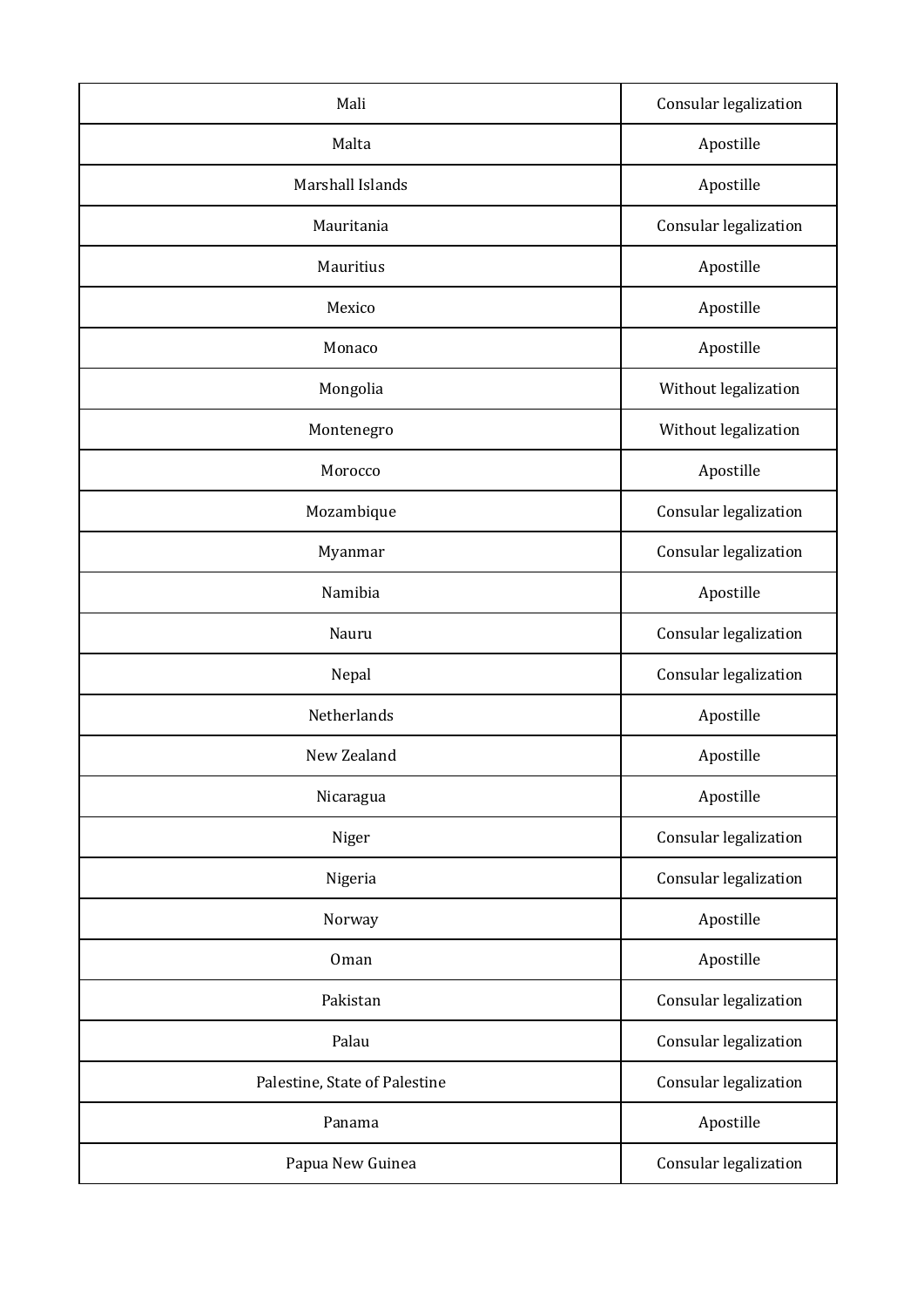| Paraguay                          | Apostille             |
|-----------------------------------|-----------------------|
| Peru                              | Apostille             |
| Plurinational State of Bolivia    | Apostille             |
| Poland                            | Without legalization  |
| Portugal                          | Apostille             |
| Pridnestrovian Moldavian Republic | Without legalization  |
| Puerto Rico                       | Consular legalization |
| Qatar                             | Consular legalization |
| Republic of Chad                  | Consular legalization |
| Republic of Chile                 | Apostille             |
| Republic of Cuba                  | Without legalization  |
| Republic of Equatorial Guinea     | Consular legalization |
| Republic of Korea                 | Apostille             |
| Republic of Moldova               | Without legalization  |
| Republic of South Ossetia         | Without legalization  |
| Republic of South Sudan           | Consular legalization |
| Republic of South Africa          | Apostille             |
| Republic of the Congo             | Consular legalization |
| Republic of the Philippines       | Apostille             |
| Republic of the Sudan             | Consular legalization |
| Republic of Uganda                | Consular legalization |
| Romania                           | Without legalization  |
| Rwanda                            | Consular legalization |
| Saint Kitts and Nevis             | Apostille             |
| Saint Lucia                       | Apostille             |
| Saint Vincent and the Grenadines  | Apostille             |
| Samoa                             | Apostille             |
| San Marino                        | Apostille             |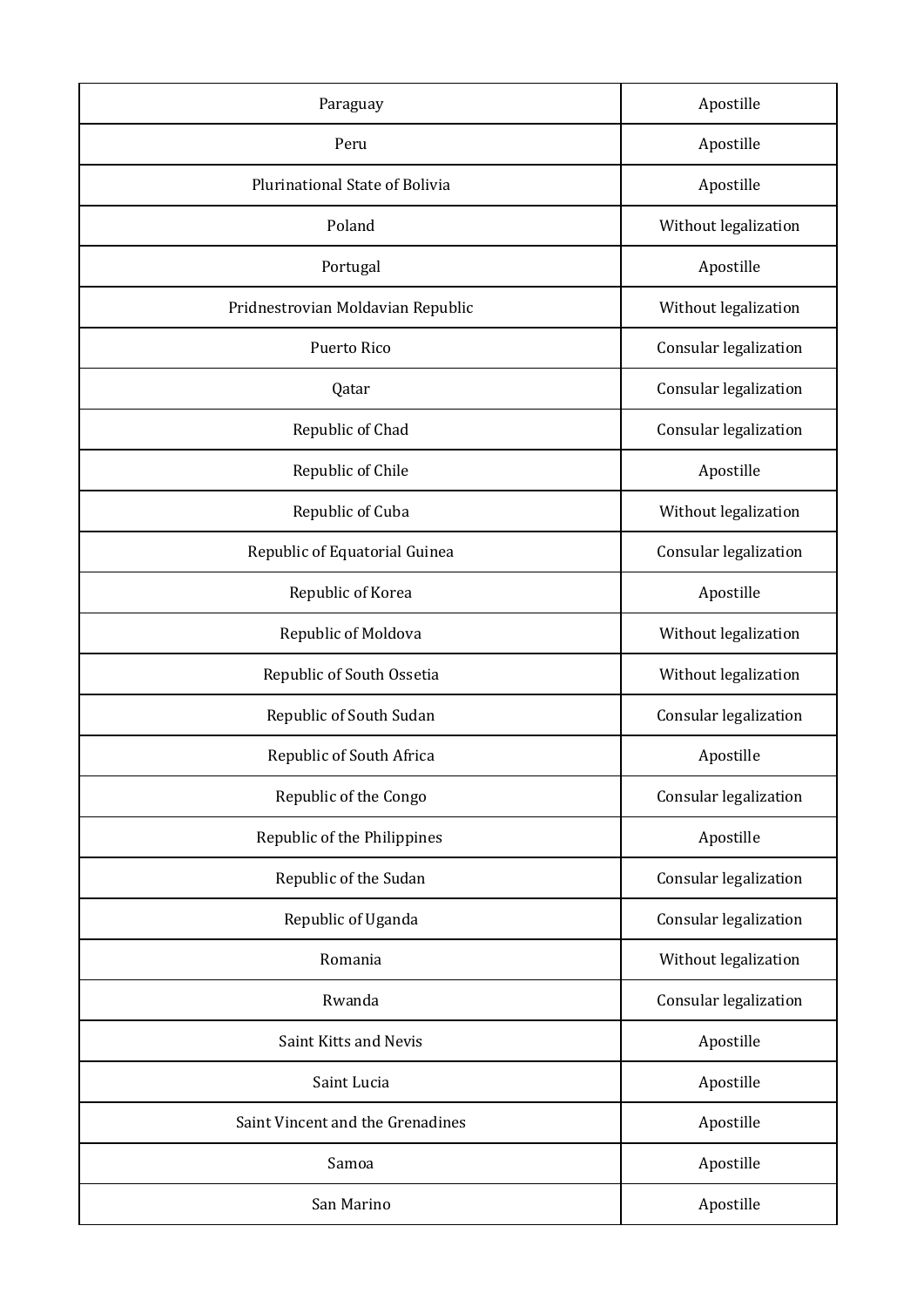| Sao Tome and Principe                | Apostille             |
|--------------------------------------|-----------------------|
| Saudi Arabia                         | Consular legalization |
| Senegal                              | Consular legalization |
| Serbia                               | Without legalization  |
| Seychelles                           | Apostille             |
| Sierra Leone                         | Consular legalization |
| Singapore                            | Consular legalization |
| Slovakia                             | Without legalization  |
| Slovenia                             | Without legalization  |
| Solomon Islands                      | Consular legalization |
| Somalia                              | Consular legalization |
| Spain                                | Without legalization  |
| <b>State of Eritrea</b>              | Consular legalization |
| Suriname                             | Apostille             |
| Swaziland                            | Apostille             |
| Sweden                               | Apostille             |
| Switzerland                          | Apostille             |
| Syrian Arab Republic                 | Consular legalization |
| Tajikistan                           | Without legalization  |
| Thailand                             | Consular legalization |
| The Democratic Republic of the Congo | Consular legalization |
| Togolese Republic                    | Consular legalization |
| Tonga                                | Apostille             |
| Trinidad and Tobago                  | Apostille             |
| Tunisia                              | Without legalization  |
| Turkey                               | Apostille             |